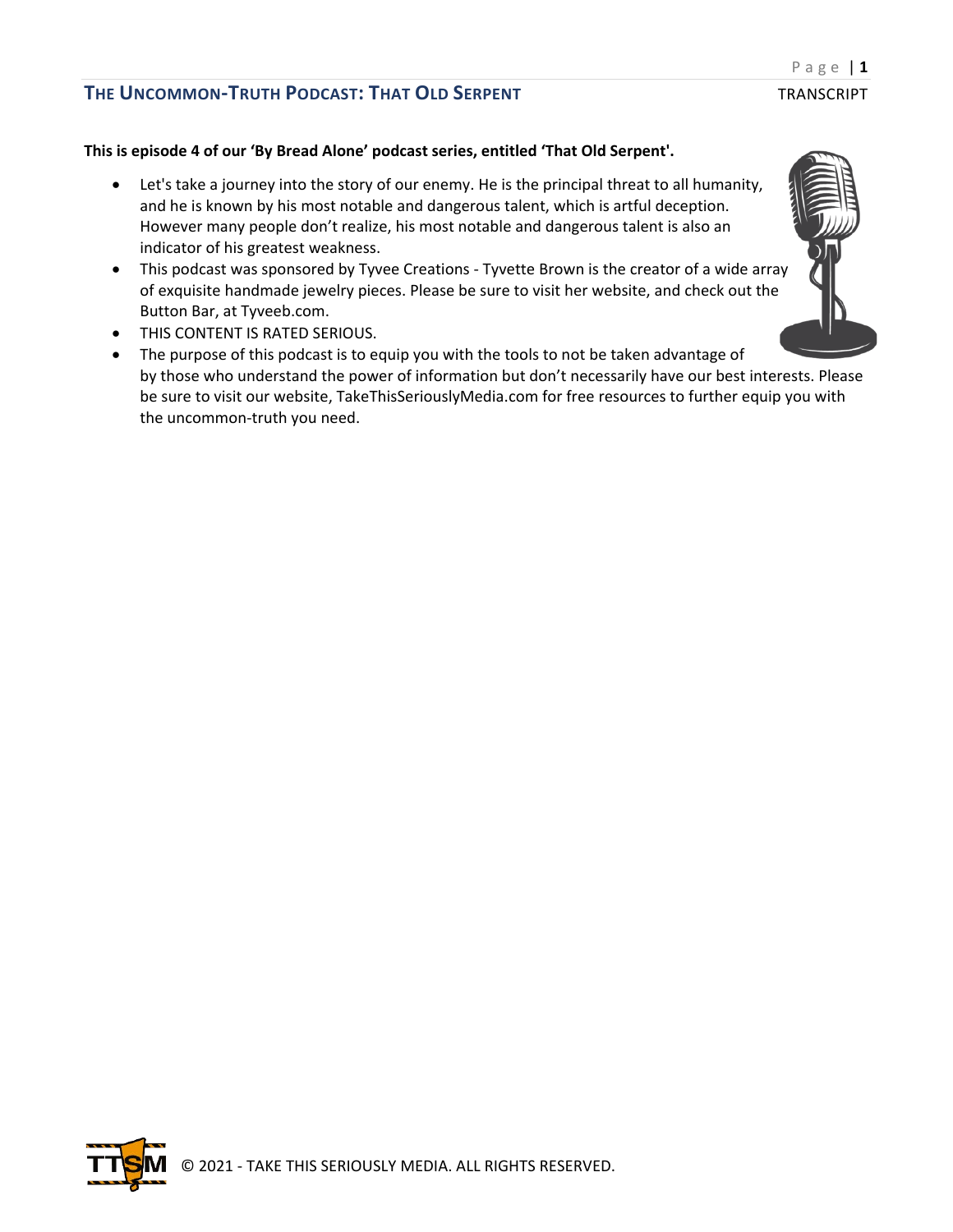### **So, who is the devil?**

- He's known by many names, as Satan, the evil one, the adversary, the dragon; the serpent, and the rebel.
- He has earned the reputation throughout human history as the principle antagonist of mankind.
- He's characterized by representing direct and relentless opposition to our well-being, security, and especially our eternal state.
- Interestingly enough, Jesus Christ Himself conceded to the legitimacy of him being a ruling entity by identifying him as the prince of the world.
- But in spite of all of the names he has, the reputation he has earned, the power he wields, and the standing he's granted, Christ gives us a promise concerning him.
- In Luke 10:19, He says... Behold, I give unto you power to tread on serpents and scorpions, and over all the power of the enemy: and nothing shall by any means hurt you.
- We are always safeguarded from being terrorized by the one we know as 'Satan'.
- But who is he?
- It's easy to deify, or give god-like or legendary regard to someone with as infamous a name and reputation as 'Satan'.
- So on one hand, it's true that many religions hail him directly as a god; and the practitioners of those religions follow specific customs and practices to perform their religious duties to him in worship.
- The most well-known of these; especially in pop-culture, are Free Masonry, and of course 'the occult', or witchcraft.
- But on the other hand, it may not be as obvious how he could be hailed *indirectly* as the god of other religions.
- It's important to understand God's perspective on this.
- Exodus 20 gives us the 10 Commandments, and the very first commandment states His perspective explicitly:
- "Thou shalt have no other gods before me."
- So according to God, you are by definition worshipping another god if you're not worshipping Him; and according to Christ's teachings, the only other god is the god of this world; which of course is synonymous with 'the prince of this world'.
- So imagine for a moment… every religion you can think of that has a deity particular to that religion; whether it's Islam, Hinduism, Buddhism, or so on…
- If Satan is worth his salt, and he has fulfilled his intention to be 'like The Most High' (as we'll see later in this podcast), then it stands to reason that Satan is the underlying motivation behind countless other religions; and for each, he is the principal subject of their worship.
- So to the question of 'who is he', the answer is Satan is the god of this world.
- But typically, gods are understood to be all-powerful and all knowing.
- However, Jesus reveals something interesting about Satan.
- John 14:30 reads... 30 Hereafter I will not talk much with you: for the prince of this world cometh, and hath nothing in me.
- Notice in this scripture reference that Jesus, while approaching the hour of his crucifixion, felt the need to conceal certain information from Satan by limiting His communication with the disciples.
- And in doing so, Jesus revealed that Satan obviously can't be all powerful, and can't be all knowing.
- He is bound by rules in terms of acquiring new information; in that he has to actually be present to observe, or else have others report back on his behalf.



© 2021 - TAKE THIS SERIOUSLY MEDIA. ALL RIGHTS RESERVED.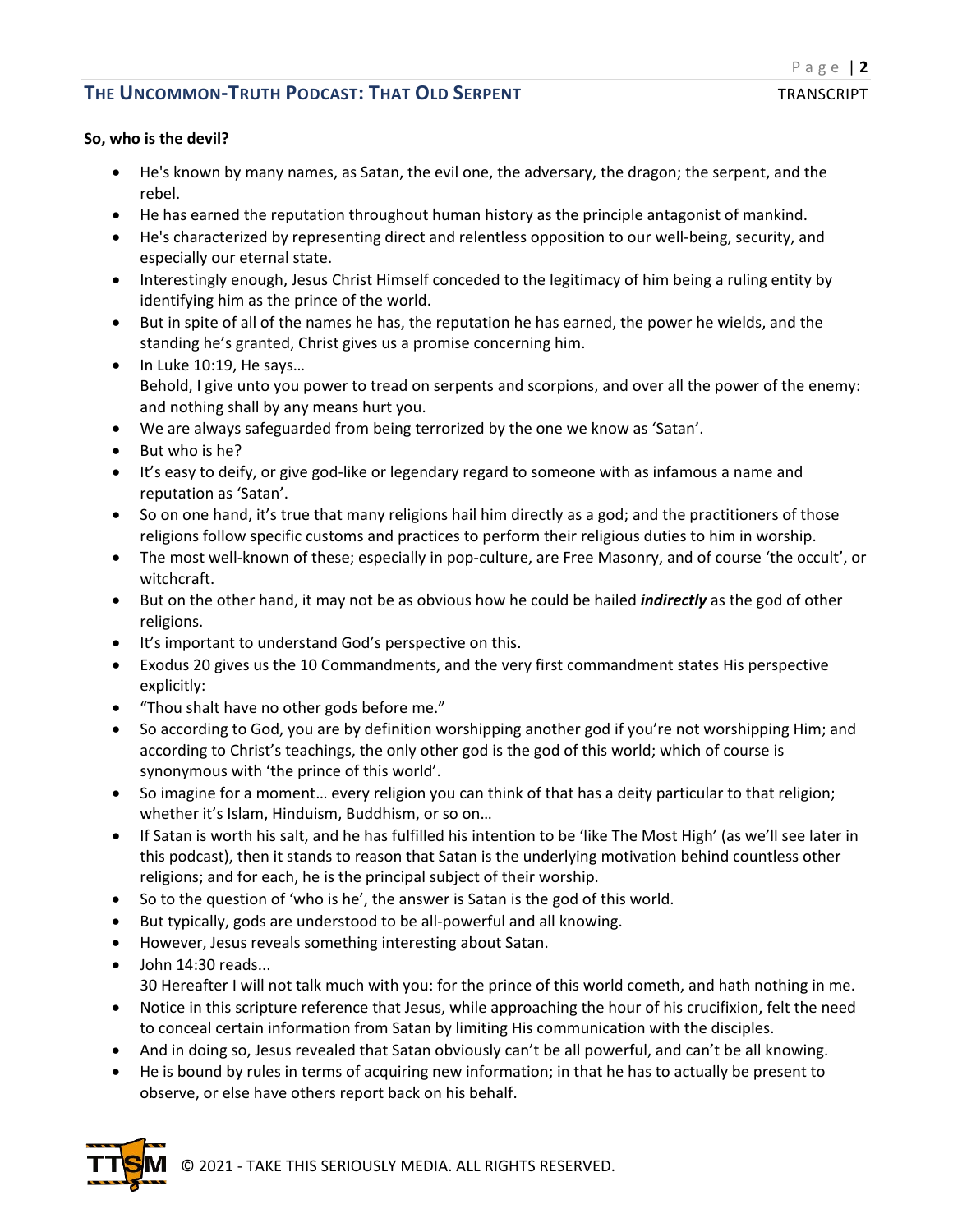- These are clearly not god-like attributes.
- These attributes are indications of the limitations that mere 'created' beings have; and as we'll see in a moment, Satan certainly is a created being.
- But if he intends to maintain his reputation as the god of this world, then it would be in his best interest to present himself worldwide as though he were all-powerful and all-knowing.
- And as history has shown, to his credit, he is relentless and driven to do just that.
- Ephesians 6:12 reads... 12 For we wrestle not against flesh and blood, but against principalities, against powers, against the rulers of the darkness of this world, against spiritual wickedness in high places.
- Ladies and gentlemen, we have no choice but to take The Lord's characterization of Satan as 'the prince of the world' seriously.

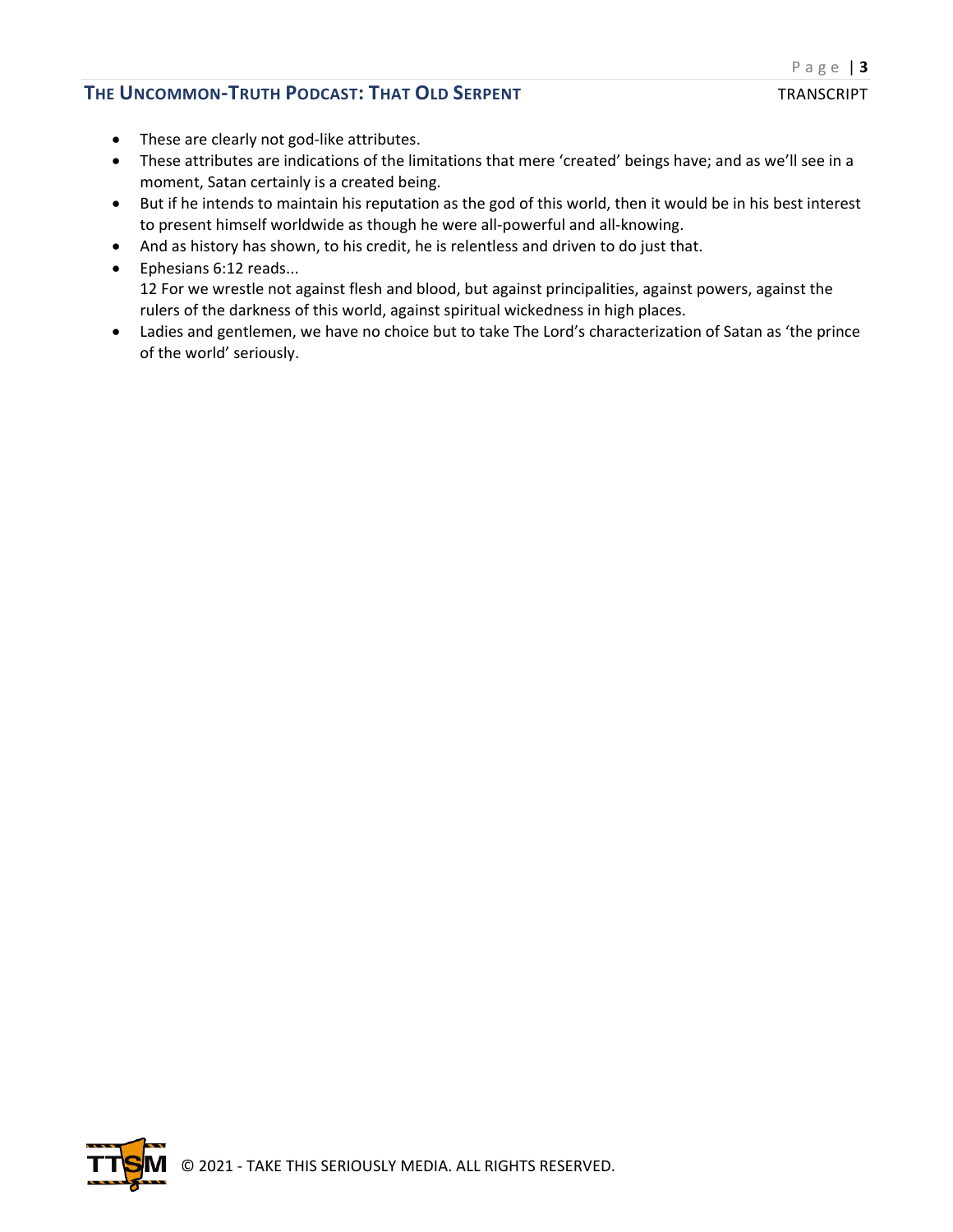### **Satan's origin story provides much needed perspective.**

- As we've previously stated, Satan is a created being.
- He was originally created by God as the arc angel Lucifer.
- Many theologians believe that a hierarchical system of rank existed with regard to the angels of heaven, and God designated three arc angels to occupy the highest positions - which were Michael, Lucifer, and Gabriel.
- Also, Lucifer was created as a cherubim; which as far as angels are concerned, are known to possess the highest of rank, power, beauty, and wisdom.
- And indeed, the account of the creation of Lucifer described him as perfect in beauty.
- Ezekiel 28:12b reads...
	- 12 Thus saith the Lord GOD; Thou sealest up the sum, full of wisdom, and perfect in beauty.
- But with all that power, beauty, and wisdom, Lucifer eventually became corrupt and fell.
- Isaiah 14:12 reads... 12 How art thou fallen from heaven, O Lucifer, son of the morning! how art thou cut down to the ground, which didst weaken the nations!
- Ezekiel 28:15 reads... 15 Thou wast perfect in thy ways from the day that thou wast created, till iniquity was found in thee.
- There's an interesting lesson to be learned about Lucifer's creation and eventual fall.
- It appears as though he was created as the perfect angel; but interestingly enough, this was not the case.
- Scripture specifies that he was perfect 'in beauty' opposed to being perfect entirely.
- The lesson is that his 'perfection' attribute of beauty became a *liability* for his other perhaps imperfect attributes.
- It is conceivable that it was his temperament's imperfections that made it less-than trivial for him to maintain humility in viewing how perfect he was in beauty.
- And perhaps the consequential loss of humility caused his perfection in beauty to eventually go to his head.
- In any event, he became determined in his heart to consciously and blatantly overstep explicitly prescribed boundaries.
- And as we stated previously, he became driven to his intent to "be like the Most High".
- The five "I will's" of Satan's determination are listed in Isaiah 14.
- Verses 13-14 read...

13 For thou hast said in thine heart, I will ascend into heaven, I will exalt my throne above the stars of God: I will sit also upon the mount of the congregation, in the sides of the north:

14 I will ascend above the heights of the clouds; I will be like the most High.

- The bigger they are, the harder they fall; and as perfect in beauty he was as Lucifer, it's to that exact degree that he became full of dreadfulness and repugnance as Satan.
- Perhaps what we know of the severity of God's judgment of Satan came about because he was fully and consciously aware of what he was doing.
- It is in our best interest to take this seriously as a lesson for us all.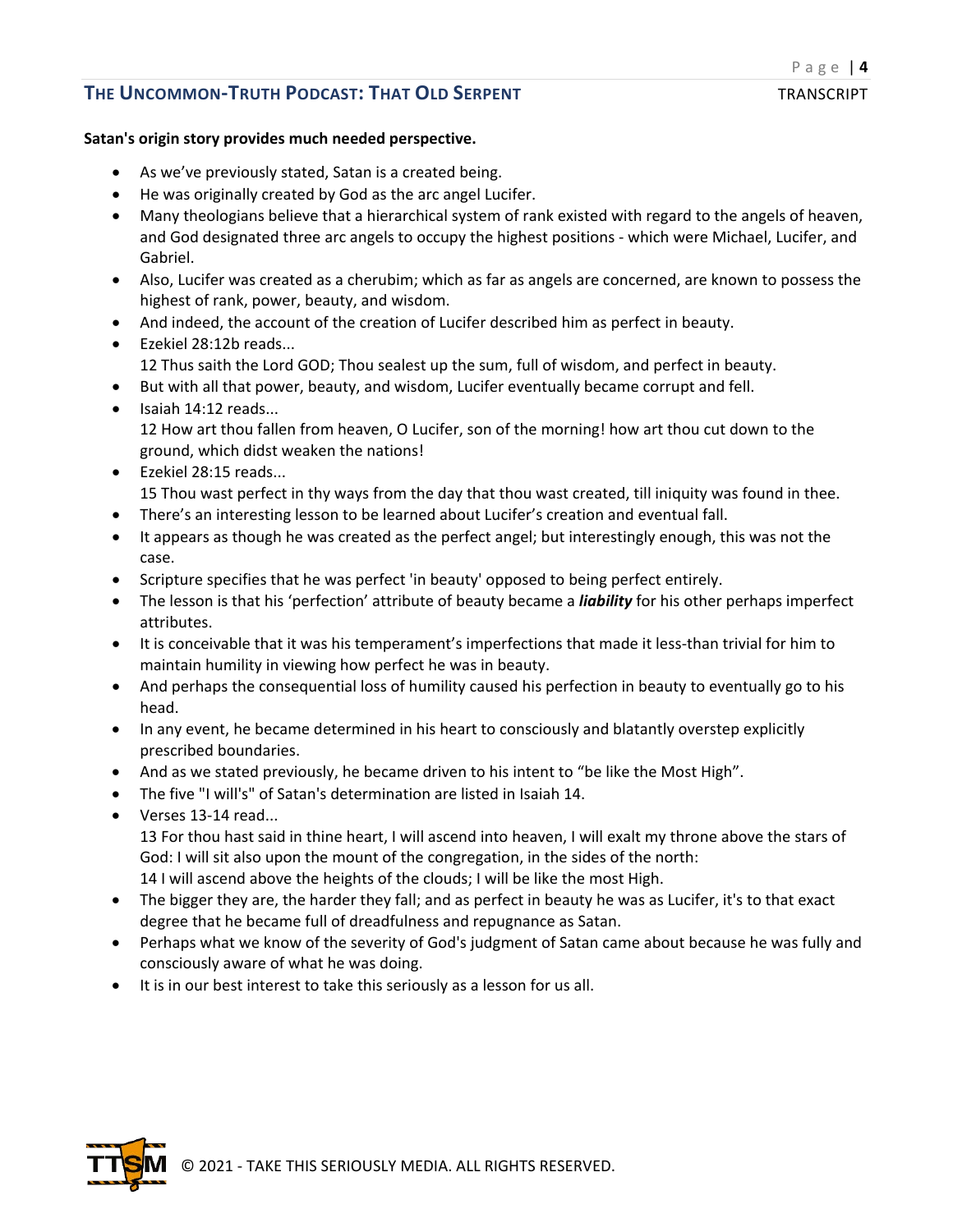## **Let's finally dive into his primary weapon against us... which is deception.**

- As we know, Satan is known to many by several different names, but two in particular are of interest for this discussion: which are 'that old serpent', and the 'great dragon'.
- Revelation 12 refers to a war that took place in Heaven, which culminated with the arc angel Michael casting Satan out of Heaven onto the earth.
- Most theologians understand this event to have taken place sometime between Genesis 1:1, and Genesis 1:2; that is, sometime after God's creation of 'Heaven and Earth', and before the 7 days of creation concerning mankind.
- Keeping an understanding of this timeline is important, because it carries certain implications about how he interacts with mankind.
- Notice the difference of how the inhabitants of Heaven saw Satan vs. how Eve saw Satan in the Garden of Eden.
- In Revelation 12:9, he was identified in heaven as 'that old serpent', but his embodiment and persona was described as a great dragon.
- It reads:

9 And the great dragon was cast out, that old serpent, called the Devil, and Satan, which deceiveth the whole world: he was cast out into the earth, and his angels were cast out with him.

- However in Genesis 3:1, he was both identified as seen by Eve in the garden as a serpent (opposed to the embodiment of a great dragon).
- Genesis 3:1a reads 1 Now the serpent was more subtil than any beast of the field which the LORD God had made.
- When you think of a dragon, you think 'ferocious', 'powerful', 'menacing', and 'aggressive'; something resolute in its own ability to overcome its opposition by sheer force.
- But when you think of Eve's encounter with the serpent, you envision a conversation with an amicable, approachable, interesting character who she felt totally comfortable engaging with in conversation.
- The fact is Satan couldn't use force to overcome Eve; whereas force was obviously his method of choice in heaven.
- Remember he had been defeated by Michael and cast to a place where he had no rank, nor dominion.
- Since Adam and Eve had dominion on earth, his goal was to somehow seize that dominion.
- This is why the Bible describes Satan as that old serpent who "…deceiveth the whole world".
- Therefore, Satan's dominion as prince of the world was obtained through unscrupulous means.
- Remember, he was cast to earth, and had no rank, nor dominion; so this rendered him bound by certain rules while on earth.
- He was forced to resort to steps of trickery to subvert the rightful owners of the dominion of earth.
- Using artful 'sleight of hand', he could simply cause Adam and Eve to unwittingly surrender their dominion to him without resistance.
- There's nothing new under the sun ladies and gentlemen. What he did with Adam and Eve, he also attempted with Christ, and by the same token, he attempts with all of us.
- But the key is, it was *never* his choice to be here.
- He was cast here for retribution.
- The earth is his prison, not his palace.
- So although deception is his most notable and dangerous talent, it is also literally an indicator of weakness.